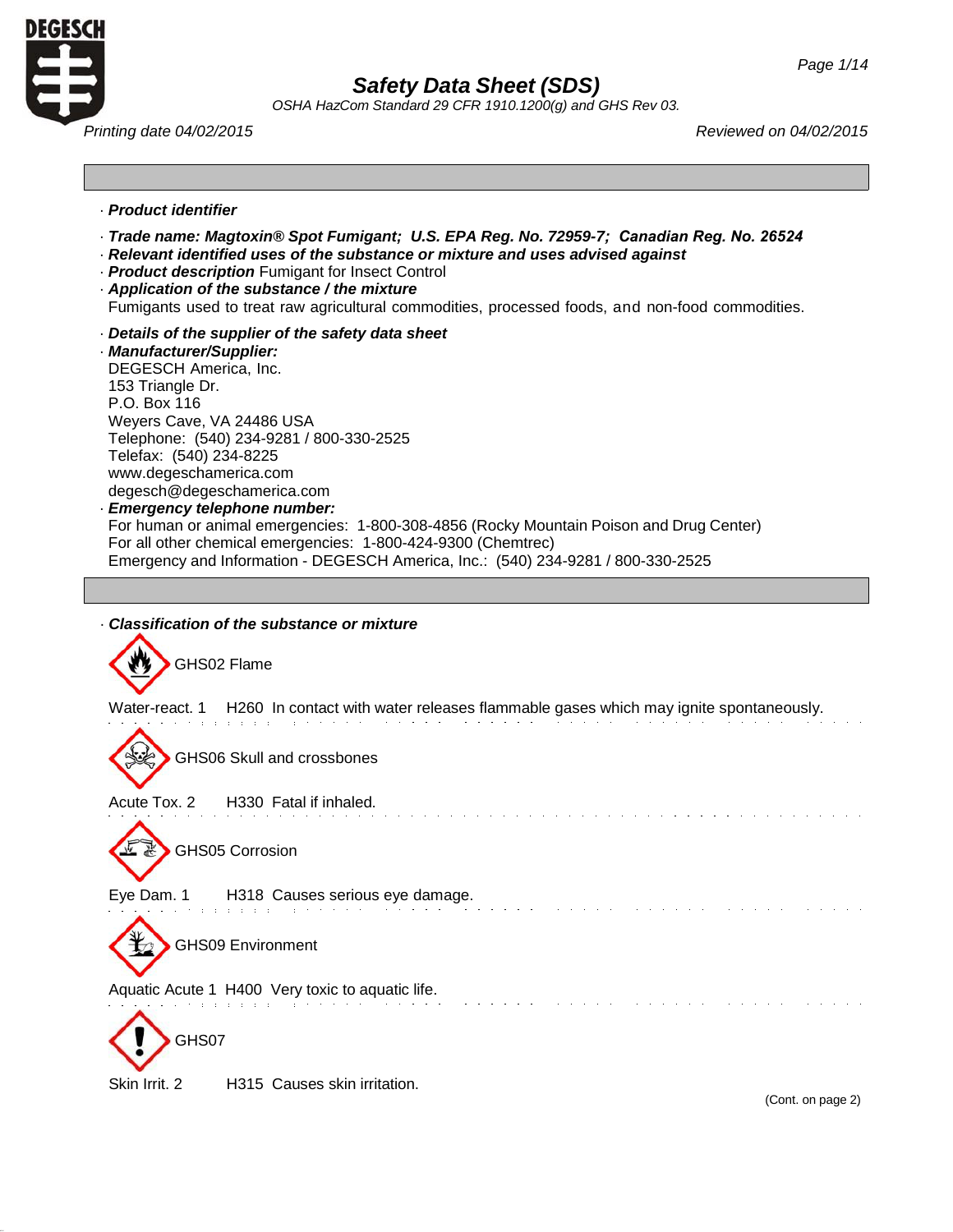*OSHA HazCom Standard 29 CFR 1910.1200(g) and GHS Rev 03.*

*Printing date 04/02/2015 Reviewed on 04/02/2015*

## *Trade name: Magtoxin® Spot Fumigant; U.S. EPA Reg. No. 72959-7*

- · *Label elements*
- · *GHS label elements*

The product is classified and labeled according to the Globally Harmonized System (GHS).

· *Hazard pictograms*



· *Signal word* Danger

## · *Hazard statements*

In contact with water releases flammable gases which may ignite spontaneously.

Fatal if inhaled.

Causes skin irritation.

Causes serious eye damage.

Very toxic to aquatic life.

## · *Precautionary statements*

Keep away from any possible contact with water, because of violent reaction and possible flash fire. Do not breathe dust/fume/gas/mist/vapors/spray.

Wear respiratory protection.

Wear protective gloves/protective clothing/eye protection/face protection.

Avoid release to the environment.

Wash thoroughly after handling.

Do not eat, drink or smoke when using this product.

If swallowed: Immediately call a poison center/doctor.

If in eyes: Rinse cautiously with water for several minutes. Remove contact lenses, Continue rinsing. Specific treatment is urgent (see supplementary first aid instructions on this Safety Data Sheet).

Take off contaminated clothing and wash before reuse.

IF INHALED: Remove victim to fresh air and keep at rest in a position comfortable for breathing.

If skin irritation occurs: Get medical advice/attention.

In case of fire: Use for extinguishing: CO2, sand, extinguishing

powder.

If on skin: Wash with plenty of water.

Collect spillage.

Store locked up.

Store in a well-ventilated place. Keep container tightly closed.

Store in a dry place. Store in a closed container.

Dispose of contents/container in accordance with local/regional/national/international regulations.

· *Unknown acute toxicity:*

8 percent of the mixture consists of ingredient(s) of unknown toxicity.

- · *Classification system:*
- · *NFPA ratings (scale 0 - 4)*



The substance demonstrates unusual reactivity with water.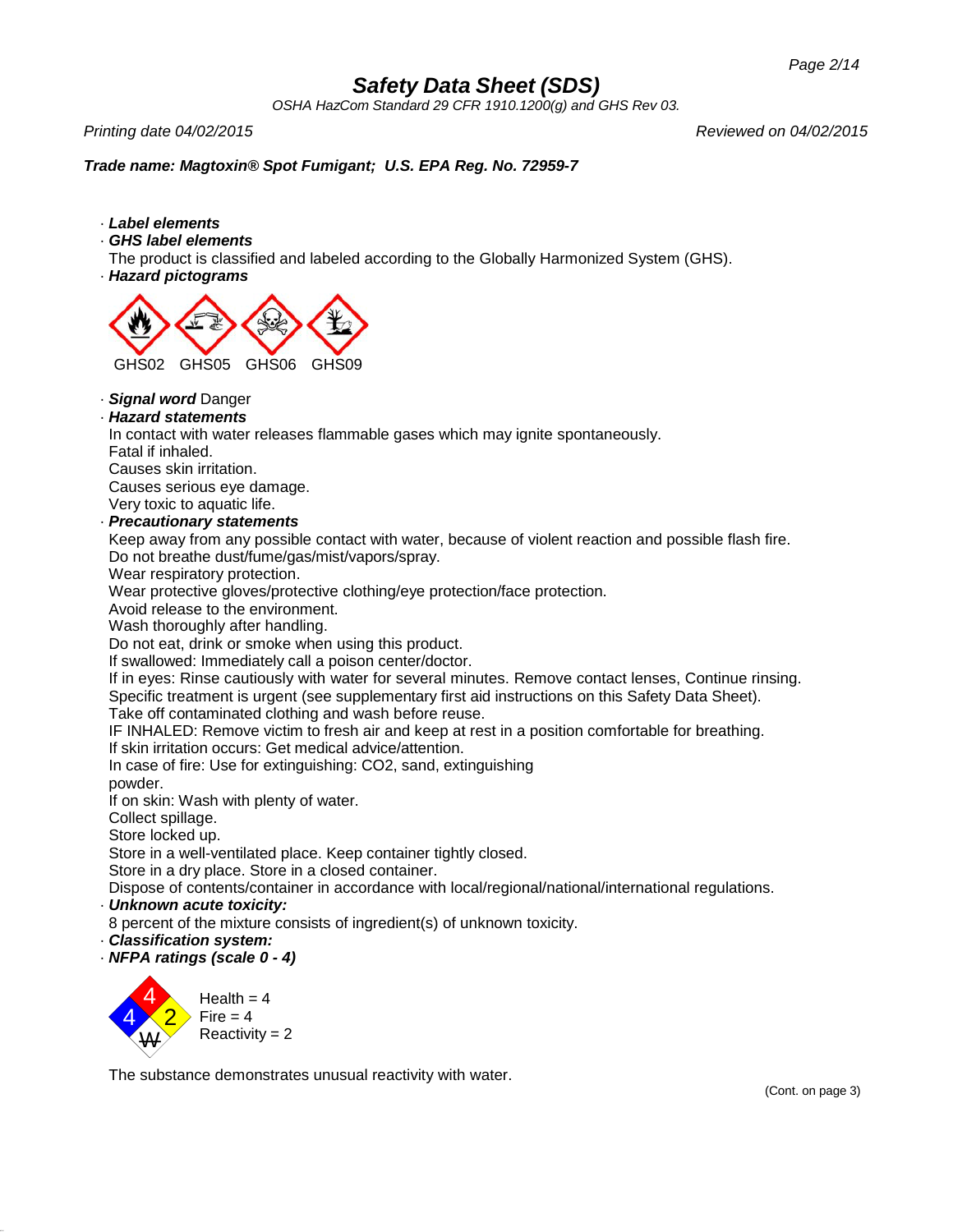*OSHA HazCom Standard 29 CFR 1910.1200(g) and GHS Rev 03.*

*Printing date 04/02/2015 Reviewed on 04/02/2015*

*Trade name: Magtoxin® Spot Fumigant; U.S. EPA Reg. No. 72959-7*

## · *HMIS-ratings (scale 0 - 4)*

**HEALTH** Health  $=$   $*4$ \*4 FIRE 4 Fire  $= 4$  $Reactivity = 2$ REACTIVITY<sup>2</sup>

· *Other hazards* None known

## \* *3 Composition/information on ingredients*

### · *Chemical characterization: Mixtures*

· *Description:* Mixture of substances listed below with nonhazardous additions.

|  | · Dangerous Components:                                                                             |              |
|--|-----------------------------------------------------------------------------------------------------|--------------|
|  | 12057-74-8 Magnesium Phosphide                                                                      | 66%          |
|  | Water-react. 1, H260; Acute Tox. 2, H300; Aquatic Acute 1, H400                                     |              |
|  | 1111-78-0 Ammonium Carbamate                                                                        | Proprietary% |
|  | $\Diamond$ Acute Tox. 4, H302                                                                       |              |
|  | Proprietary                                                                                         | $2 - 12%$    |
|  | Carc. 2, H351; (!) Acute Tox. 4, H302; Skin Irrit. 2, H315; STOT SE 3, H335;<br>Eye Irrit. 2B, H320 |              |
|  | Proprietary                                                                                         | $< 2.5\%$    |
|  | Skin Irrit. 2, H315; Eye Irrit. 2A, H319; STOT SE 3, H335                                           |              |

## · *Additional information:*

Magtoxin Spot Fumigant reacts with water to produce phosphine (hydrogen phosphide, PH3, CAS No. 7803- 51-2) as shown in Equation 1. Magtoxin is formulated with 66% magnesium phosphide also contains ammonium carbamate and inert ingredients. Ammonium carbamate decomposes to liberate ammonia (CAS No. 7664-41-7) and carbon dioxide (CAS No. 124-38-9) as shown in Equation 2.

## 1) Mg3P2 + 6H2O ---> 3Mg(OH)2 + 2PH3

2) NH2COONH4 ---> 2NH3 + CO2

\* *4 First-aid measures*

## · *Description of first aid measures*

#### · *General information:*

Symptoms of overexposure are headache, dizziness, nausea, difficult breathing, vomiting, and diarrhea. In ALL cases of overexposure, get medical attention immediately. Take victim to a doctor or emergency treatment facility.

Have product container label or applicator's manual with you when calling a poison control center, doctor, or when going for treatment.

### · *After inhalation:*

Get exposed person to fresh air. If person is not breathing, call 911 or an ambulance, then give artificial respiration, preferably by mouth to mouth, if possible. Contact a poison control center or doctor for treatment advice.

## · *After skin contact:*

Take off contaminated clothing immediately. Rinse skin immediately with plenty of water for 15-20 minutes. Call a poison control center or doctor for treatment advice.

#### · *After eye contact:*

Hold eye open and rinse slowly and gently with water for 15-20 minutes. Remove contact lenses, if present, after the first 5 minutes, then continue rinsing eyes. Call a poison control center or doctor for treatment advice.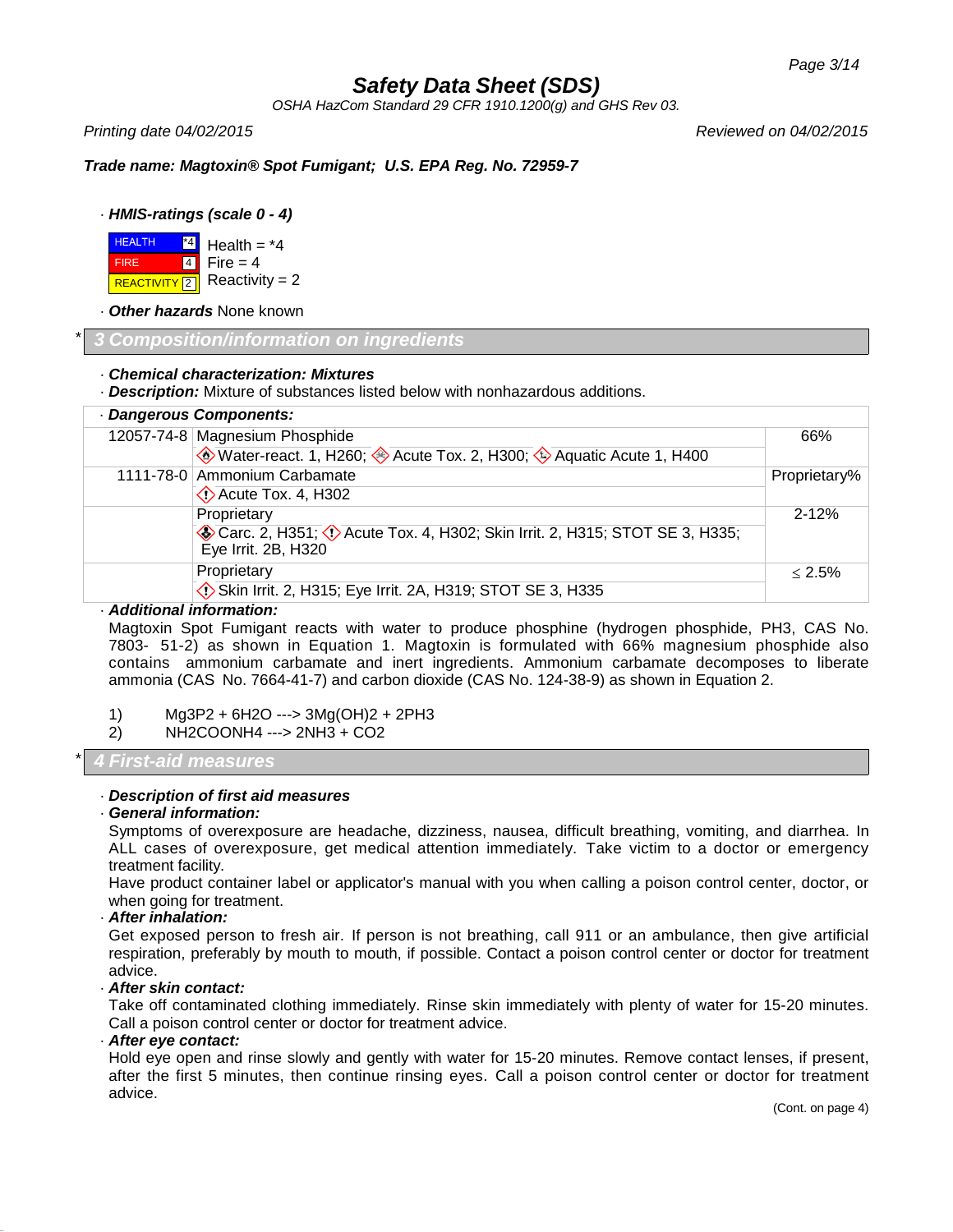*OSHA HazCom Standard 29 CFR 1910.1200(g) and GHS Rev 03.*

*Printing date 04/02/2015 Reviewed on 04/02/2015*

## *Trade name: Magtoxin® Spot Fumigant; U.S. EPA Reg. No. 72959-7*

· *After swallowing:*

Call a poison control center or doctor immediately for treatment advice. Have person sip a glass of water if able to swallow. Do not give anything by mouth to an unconscious person. Do not induce vomiting unless told to by a poison control center or doctor.

· *Information for doctor:*

### · *Most important symptoms and effects, both acute and delayed*

Magnesium phosphide fumigant products react with moisture from the air, acids and many other liquids to release phosphine gas (hydrogen phosphide, PH3). Mild exposure by inhalation causes malaise (indefinite feeling of sickness), headache, ringing in the ears, fatigue, nausea and pressure in the chest which is relieved by removal to fresh air. Moderate poisoning causes weakness, vomiting, pain just above the stomach, chest pain, diarrhea and dyspnea (difficulty breathing). Symptoms of severe poisoning may occur within a few hours to several days resulting in pulmonary edema and may lead to dizziness, cyanosis, unconsciousness, and death.

· *Indication of any immediate medical attention and special treatment needed* No further relevant information available.

## \* *5 Fire-fighting measures*

## · *Extinguishing media*

- · *Suitable extinguishing agents:* CO2, sand, extinguishing powder. Do not use water.
- · *For safety reasons unsuitable extinguishing agents:* Water
- · *Special hazards arising from the substance or mixture*

Phosphine (hydrogen phosphide, PH3)-air mixtures at concentrations above the LEL of 1.8% v/v (18,000 ppm) may ignite spontaneously. Ignition of high concentrations of phosphine gas (hydrogen phosphide, PH3) can product a very energetic reaction. Explosions can occur under these conditions and may cause severe personal injury. Never allow the buildup of phosphine gas (hydrogen phosphide, PH3) to exceed explosive concentrations. Open containers of metal phosphides in open air only and never in a flammable atmosphere. Do not confine spent or partially spent dust from metal phosphide fumigants as the slow release of phosphine gas (hydrogen phosphide, PH3) from these materials may result in the formation of an explosive atmosphere. Spontaneous ignition may occur if large quantities of magnesium phosphide are piled in contact with liquid water. This is particularly true if quantities of these materials are placed in an environment which can provide partial confinement of the hydrogen phosphide gas liberated by hydrolysis.

If incinerated, product will release the following toxic materials: Oxides of magnesium, phosphorous, nitrogen (NOx), carbon, aluminum and silicon, phosphine gas (hydrogen phosphide, PH3), ammonia and phosphoric acid.

#### · *Advice for firefighters*

Magnesium phosphide is no flammable by itself. However, it reacts readily with water to produce phosphine gas (hydrogen phosphide, PH3) which may ignite spontaneously in air at concentrations above its LEL of 1.8% v/v (18,000 ppm). The UEL of phosphine gas (hydrogen phosphide, PH3) is unknown.

#### · *Protective equipment:*

As in any fire, wear self-contained breathing apparatus pressure-demand (NIOSH approved or equivalent), and full protective gear to prevent contact with skin and eyes.

Wear a NOISH/MSHA approved full-face gas mask – phosphine gas canister combination may be used at levels up to 15 ppm or following manufacturers' use conditions instructions for escape . Above 15 ppm or in situations where the phosphine gas concentration is unknown, a NIOSH/MSHA approved SCBA must be worn.

\* *6 Accidental release measures*

#### · *Personal precautions, protective equipment and emergency procedures*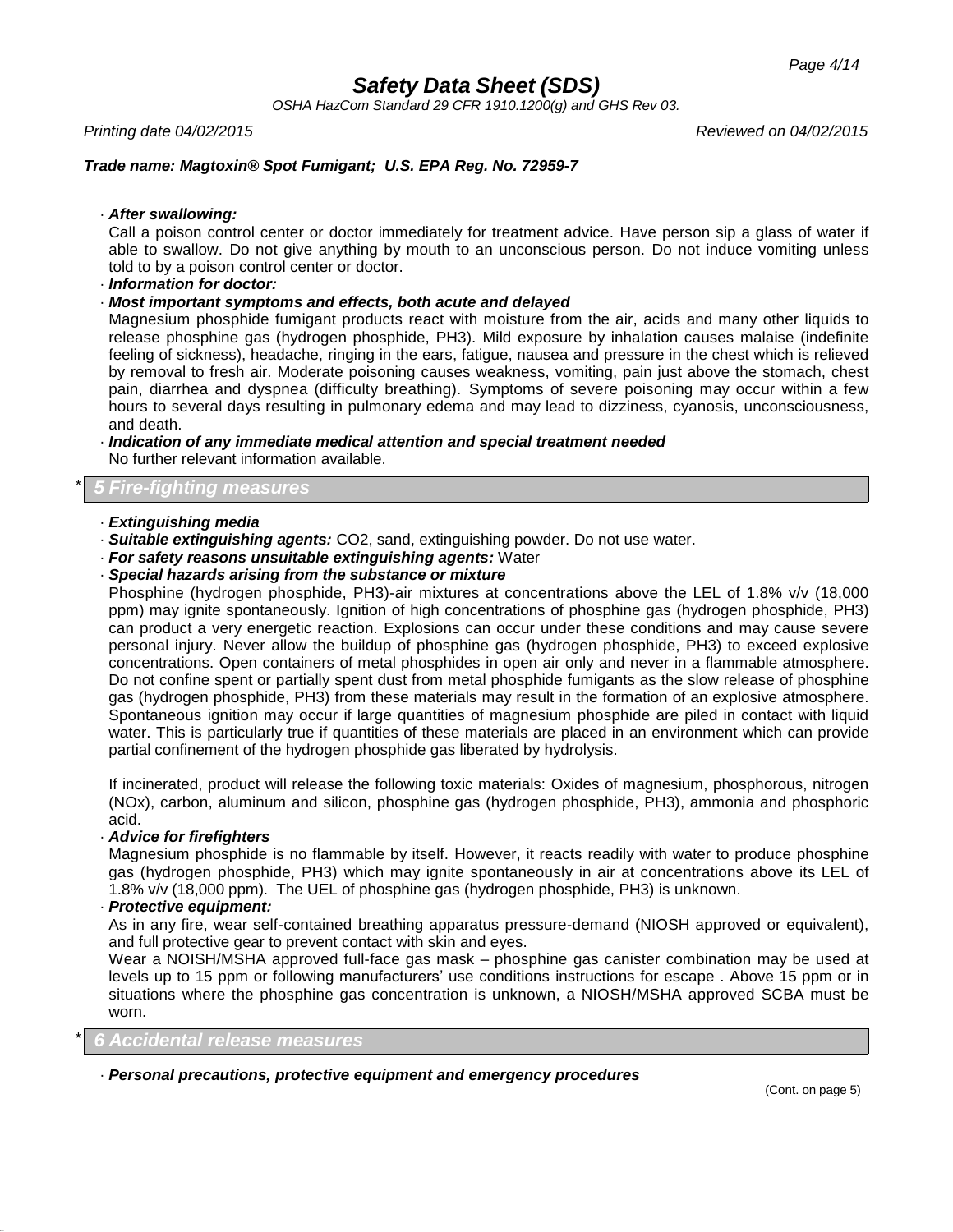*OSHA HazCom Standard 29 CFR 1910.1200(g) and GHS Rev 03.*

*Printing date 04/02/2015 Reviewed on 04/02/2015*

## *Trade name: Magtoxin® Spot Fumigant; U.S. EPA Reg. No. 72959-7*

Respiratory protection will most likely be required during cleanup of spilled magnesium phosphide fumigants. If the concentration of phosphine (hydrogen phosphide, PH3) is unknown, NIOSH/MSHA approved SCBA or its equivalent must be worn. Full-face gas mask canister combinations may only be worn at concentrations no higher than 15 ppm.

### · *Environmental precautions:*

Inform respective authorities in case of seepage into water course or sewage system.

### · *Methods and material for containment and cleaning up:*

If possible, dispose of spilled material according to label instructions. Freshly spilled material which has not been contaminated by water or foreign matter may be replaced into original or other gas-tight containers. Punctured flasks, pouches or containers may be temporarily repaired using aluminum tape. If the age of the spill is unknown or if the product has been contaminated with soil, debris, water, etc., gather up the spillage in small open buckets having a capacity no larger than about 1 gallon. Do not add more than about 0.5 kg (1 lb.) to a bucket. If on-site wet-deactivation is not feasible, transport the uncovered buckets in open vehicles to a suitable area.

Small amounts of spillage, from about 2 to 4 kg (4 to 9 lbs.) may be spread out over the ground in an open area to be deactivated by atmospheric moisture. Alternatively, spilled magnesium phosphide fumigants may be deactivated by the wet method as described in the following:

Wet Deactivation of Spilled Magtoxin Spot Fumigant Product:

1. Spilled Magtoxin Spot Fumigant may be deactivated with water. Do not use detergent for the deactivation of these products. Fill the container in which the deactivation is to be performed with water to within a few inches of the top.

2. The spilled material is added slowly to the water. Product may ignite during wet deactivation if it is allowed to float to the surface. Add weights or otherwise ensure that the materials stay submerged until deactivation is complete. At no time should the deactivation container be covered.

3. Due to the reactivity of magnesium phosphide, additions of spilled product to the water should be made slowly and carefully. This should be done in open air and respiratory protection will probably be required.

4. Allow the mixture to stand, with occasional stirring, for about six hours. Do not cover the container. The mixture will then be safe for disposal.

5. Dispose of the deactivated material, with or without preliminary decanting, at a sanitary landfill or other suitable site approved by local authorities. Where permissible, the deactivation water containing spent dust may be poured into a storm sewer or out onto the ground.

#### · *Reference to other sections*

See Section 7 for information on safe handling.

See Section 8 for information on personal protection equipment.

See Section 13 for disposal information.

#### \* *7 Handling and storage*

- · *Handling:*
- · *Precautions for safe handling* Store in cool, dry place in tightly closed receptacles.
- · *Information about protection against explosions and fires:*

Keep ignition sources away - Do not smoke. Protect from heat. Protect against electrostatic charges. Keep protective respiratory device available.

· *Conditions for safe storage, including any incompatibilities*

Store away from water, acids, bases, strong oxidizing agents and strong reducing agents. · *Storage:*

· *Requirements to be met by storerooms and receptacles:*

Store products in a locked, dry, well-ventilated area away from heat. Post as a pesticide storage area. Do not store in buildings inhabited by humans or domestic animals.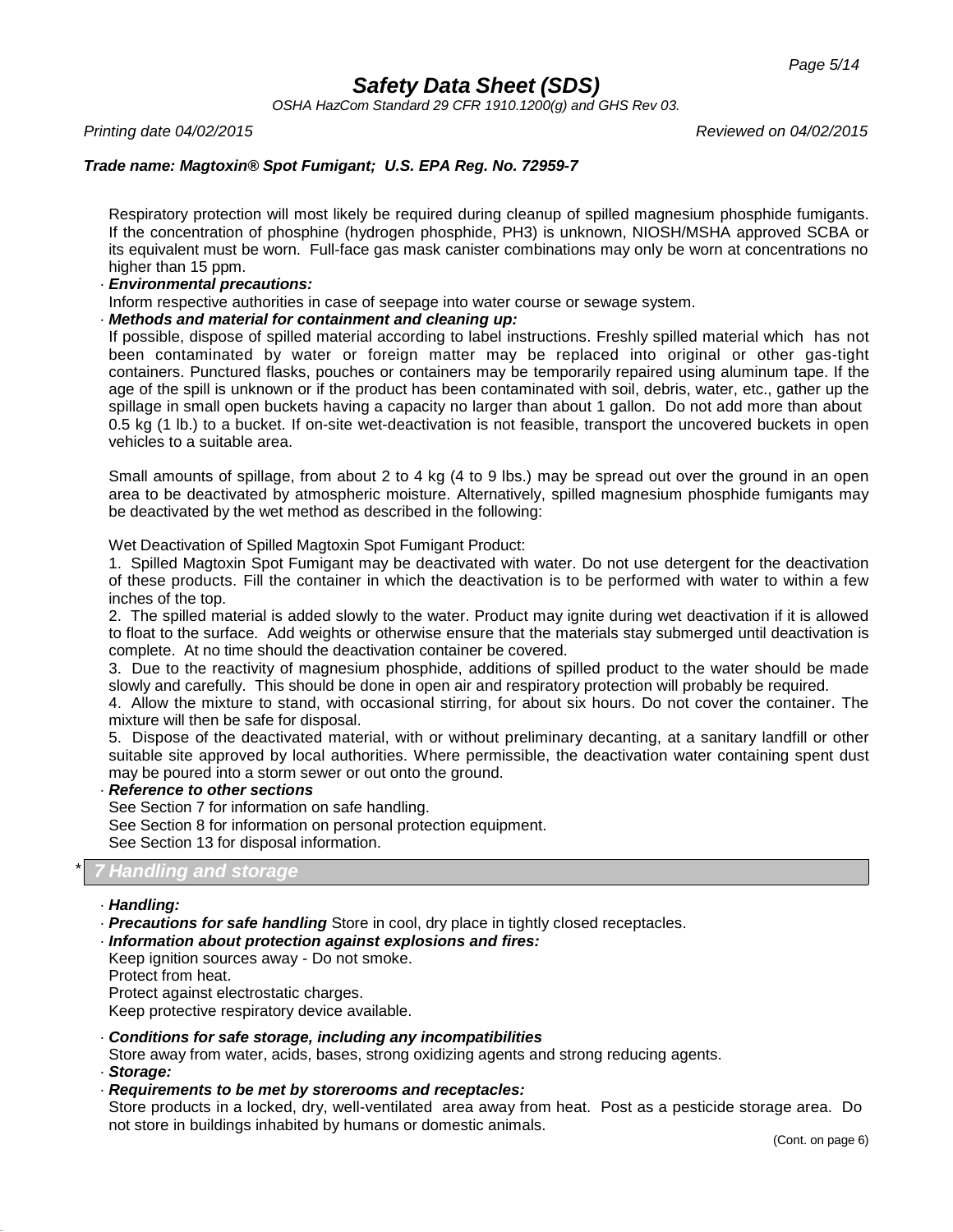*OSHA HazCom Standard 29 CFR 1910.1200(g) and GHS Rev 03.*

*Printing date 04/02/2015 Reviewed on 04/02/2015*

## *Trade name: Magtoxin® Spot Fumigant; U.S. EPA Reg. No. 72959-7*

- · *Information about storage in one common storage facility:* Not required.
- · *Further information about storage conditions:* Keep container tightly sealed. Store in cool, dry conditions in well-sealed containers. Protect from heat and direct sunlight.
- · *Specific end use(s)* No further relevant information available.

\* *8 Exposure controls/personal protection*

- · *Additional information about design of technical systems:* No further data; see section 7.
- · *Control parameters*

All ventilation should be designed in accordance with OSHA standard (29 CFR 1910.94). Use local exhaust at filling zones and where leakage and dust formation is probable. Use mechanical (general) ventilation for storage areas. Use appropriate ventilation as required to keep Exposure Limits in Air below TLV & PEL limits.

|            | Components with occupational exposure limits:                                                                                                                        |
|------------|----------------------------------------------------------------------------------------------------------------------------------------------------------------------|
|            | <b>Proprietary</b>                                                                                                                                                   |
|            | PEL Long-term value: 20 ppm<br>(containing <1% Quartz)                                                                                                               |
|            | REL Long-term value: 2* mg/m <sup>3</sup><br>*respirable dust                                                                                                        |
|            | TLV Long-term value: $2*$ mg/m <sup>3</sup><br>*as respirable fraction; E                                                                                            |
|            | Proprietary                                                                                                                                                          |
|            | PEL Long-term value: 15* mg/m <sup>3</sup><br>fume; *total particulate                                                                                               |
|            | TLV Long-term value: 10* mg/m <sup>3</sup><br>*as inhalable fraction                                                                                                 |
|            | 7803-51-2 phosphine                                                                                                                                                  |
|            | PEL Long-term value: 0.4 mg/m <sup>3</sup> , 0.3 ppm                                                                                                                 |
|            | REL Short-term value: 1 mg/m <sup>3</sup> , 1 ppm<br>Long-term value: 0.4 mg/m <sup>3</sup> , 0.3 ppm                                                                |
|            | TLV Short-term value: $(1.4)$ mg/m <sup>3</sup> , $(1)$ ppm<br>Long-term value: $(0.42)$ mg/m <sup>3</sup> , $(0.3)$ NIC-0.1 ppm<br>Ceiling limit value: NIC-0.5 ppm |
|            | 7664-41-7 ammonia, anhydrous                                                                                                                                         |
| <b>PEL</b> | Long-term value: 35 mg/m <sup>3</sup> , 50 ppm                                                                                                                       |
|            | REL Short-term value: 27 mg/m <sup>3</sup> , 35 ppm<br>Long-term value: 18 mg/m <sup>3</sup> , 25 ppm                                                                |
| TLV        | Short-term value: 24 mg/m <sup>3</sup> , 35 ppm<br>Long-term value: 17 mg/m <sup>3</sup> , 25 ppm                                                                    |
|            | . Additional information: The lists that were valid during the creation were used as basis.                                                                          |

#### · *Exposure controls*

- · *Personal protective equipment:*
- · *General protective and hygienic measures:* Keep away from foodstuffs, beverages and feed. Immediately remove all soiled and contaminated clothing and wash before reuse. Wash hands before breaks and at the end of work.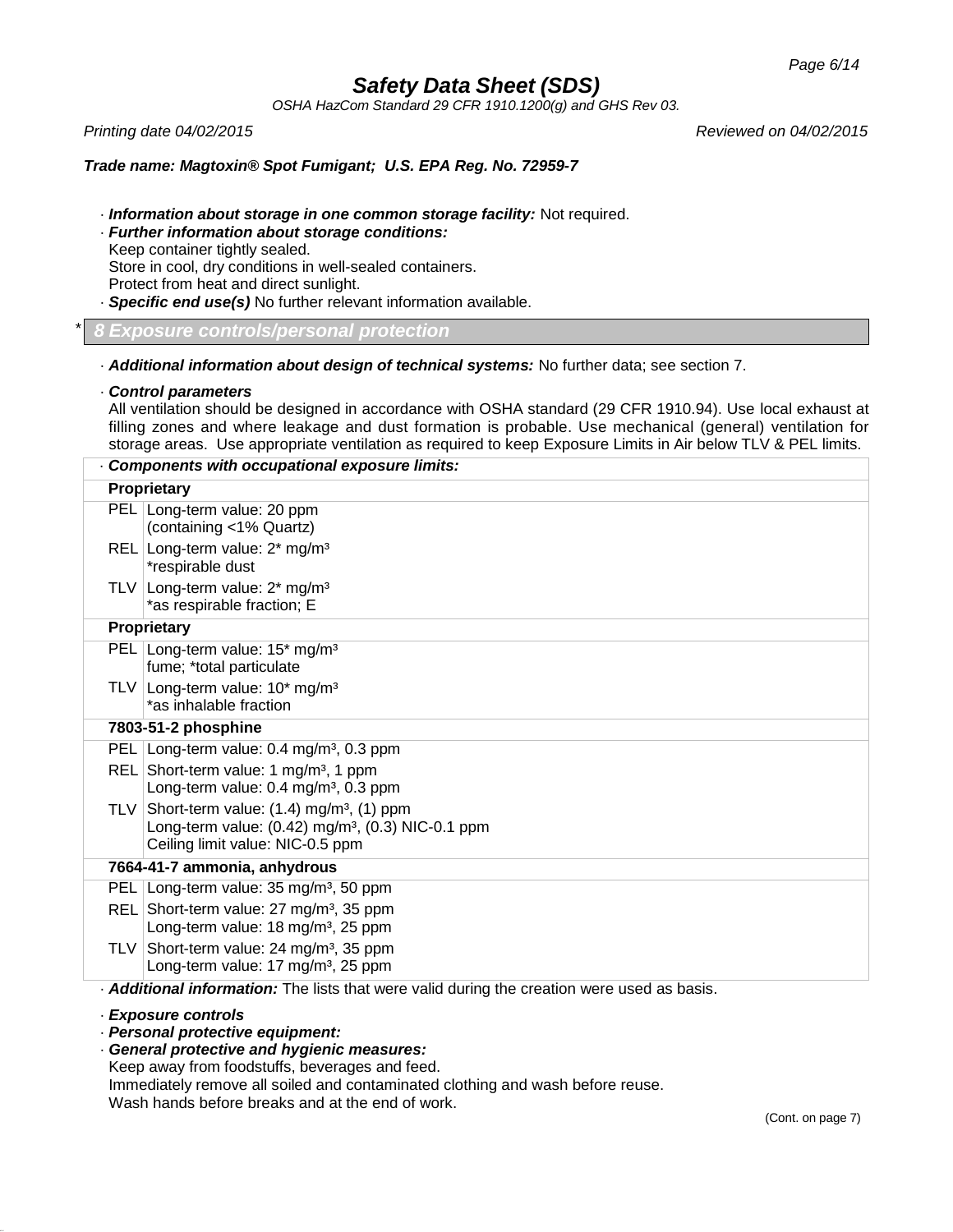*OSHA HazCom Standard 29 CFR 1910.1200(g) and GHS Rev 03.*

*Printing date 04/02/2015 Reviewed on 04/02/2015*

## *Trade name: Magtoxin® Spot Fumigant; U.S. EPA Reg. No. 72959-7*

### · *Breathing equipment:*

Respiratory protection will most likely be required while using magnesium phosphide fumigants. If the concentration of phosphine (hydrogen phosphide, PH3) is unknown, NIOSH/MSHA approved SCBA or its equivalent must be worn. Full-face gas mask canister combinations may only be worn at concentrations no higher than 15 ppm.

## · *Protection of hands:*



Protective gloves

Wear dry gloves of cotton or other material if contact with tablets, pellets , or dust is likely. Gloves should remain dry after use. Aerate gloves and other clothing that may be contaminated in a well-ventilated area prior to laundering.

· *Material of gloves* Dry gloves of cotton or other material.

· *Information on basic physical and chemical properties*

· *Penetration time of glove material*

The exact break-through time has to be determined and observed by the manufacturer of the protective gloves.

· *Eye protection:* Not required.

## \* *9 Physical and chemical properties*

| <b>General Information</b><br>Appearance:                                                                |                                                                                                                      |  |
|----------------------------------------------------------------------------------------------------------|----------------------------------------------------------------------------------------------------------------------|--|
| Form:<br>Color:<br>Odor:<br><b>Odor threshold:</b>                                                       | Granulate<br>Dark charcoal gray<br>Garlic, carbide or decaying fish<br>Not determined.                               |  |
| pH-value:                                                                                                | Not applicable.                                                                                                      |  |
| <b>Change in condition</b><br><b>Melting point/Melting range:</b><br><b>Boiling point/Boiling range:</b> | Mg3P2 = > 1000 °C (= > 1832 °F) (PH3 = -133.5 °C)<br>Mg3P2 = > 1000 °C (= > 1832 °F) (PH3 = -87.7 °C)                |  |
| · Flash point:                                                                                           | Not determined                                                                                                       |  |
| Flammability (solid, gaseous):                                                                           | Contact with water or acids liberates flammable gases.                                                               |  |
| Ignition temperature:                                                                                    | Not determined                                                                                                       |  |
| <b>Decomposition temperature:</b>                                                                        | Decomposes at ambient conditions when moisture is present.                                                           |  |
| Auto igniting:                                                                                           | Spontaneously flammable in air.                                                                                      |  |
| Danger of explosion:                                                                                     | Not determined.                                                                                                      |  |
| <b>Explosion limits:</b><br>Lower:<br><b>Upper:</b>                                                      | 1.8 Vol % (for PH3)<br>Not established Vol % (for PH3)                                                               |  |
| Vapor pressure:                                                                                          | $Mg3P2 = 0$ mm Hg<br>PH3 = 40 mm Hg @ -129.4 °C<br>AC = 100 mm Hg @ 26.7 °C                                          |  |
| . Density @ 20 °C (68 °F):<br><b>Relative density</b>                                                    | Mg3P2 = 2.06 g/cm <sup>3</sup> (= 17. lb/gal) (PH3 = 1.17g/cm <sup>3</sup> )<br>Not determined.<br>(Cont. on page 8) |  |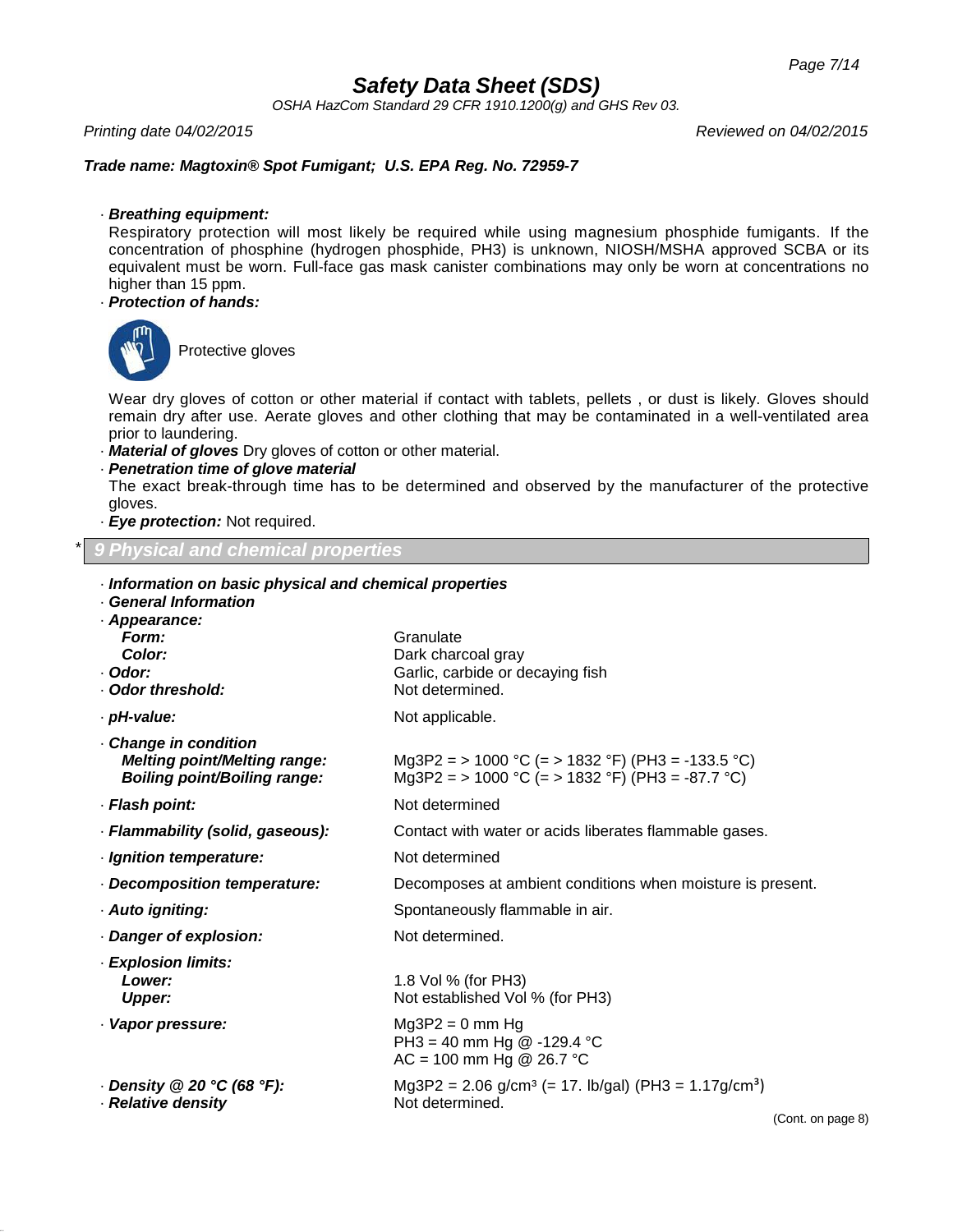*OSHA HazCom Standard 29 CFR 1910.1200(g) and GHS Rev 03.*

*Printing date 04/02/2015 Reviewed on 04/02/2015*

## *Trade name: Magtoxin® Spot Fumigant; U.S. EPA Reg. No. 72959-7*

| · Vapor density<br><b>Evaporation rate</b>                        | Not applicable.<br>Not applicable.                                                            |
|-------------------------------------------------------------------|-----------------------------------------------------------------------------------------------|
| Solubility in / Miscibility with<br>Water:                        | $Mg3P2$ = Insoluble, reacts<br>PH3 = 26 cc in 100 ml at 17 °C<br>$AC = V$ ery soluble, reacts |
| · <b>Partition coefficient (n-octanol/water):</b> Not determined. |                                                                                               |
| · Viscosity:<br>Dynamic:<br>Kinematic:                            | Not applicable.<br>Not applicable.                                                            |
| · Solvent content:<br>Organic solvents:                           | $0.0\%$                                                                                       |
| Solids content:<br>Other information                              | $100\%$<br>No further relevant information available.                                         |

## \**10 Stability and reactivity*

· *Reactivity* No further relevant information available.

#### · *Chemical stability*

Products are stable to most chemical reactions, except for hydrolysis. Products will react with moist air, liquid water, acids and some other liquids to produce toxic and flammable phosphine (hydrogen phosphide, PH3) gas.

· *Thermal decomposition / conditions to be avoided:* No decomposition if used according to specifications.

#### · *Possibility of hazardous reactions*

Contact with water releases flammable gases.

- Contact with water releases toxic gases.
- · *Conditions to avoid* Avoid prolonged exposure to air.
- · *Incompatible materials:* Water, acids, bases, strong oxidizing agents and strong reducing agents.
- · *Hazardous decomposition products:*

Oxides of magnesium, phosphorous, nitrogen (NOx), carbon, aluminum and silicon, phosphine gas (hydrogen phosphide, PH3), ammonia and phosphoric acid.

## · *Additional information:*

Phosphine (hydrogen phosphide, PH3) gas may react with certain metals and cause corrosion, especially at higher temperatures and relative humidity. Metals such as copper, brass and other copper alloys, and precious metals such as gold and silver are susceptible to corrosion by phosphine. Small electric motors, smoke detectors, brass sprinkler heads, batteries and battery chargers, fork lifts, temperature monitoring systems, switching gears, communication devices, computers, calculators and other electrical equipment may be damaged by this gas. Phosphine (hydrogen phosphide, PH3) will also react with certain metallic salts and, therefore, sensitive items such as photographic film, some inorganic pigments, etc., should not be exposed.

#### \**11 Toxicological information*

- · *Information on toxicological effects*
- · *Acute toxicity:*

|      |      | LD/LC50 values that are relevant for classification: |
|------|------|------------------------------------------------------|
|      |      | 1111-78-0 Ammonium Carbamate                         |
| Oral | LD50 | 1400 mg/kg (rat)                                     |

(Cont. on page 9)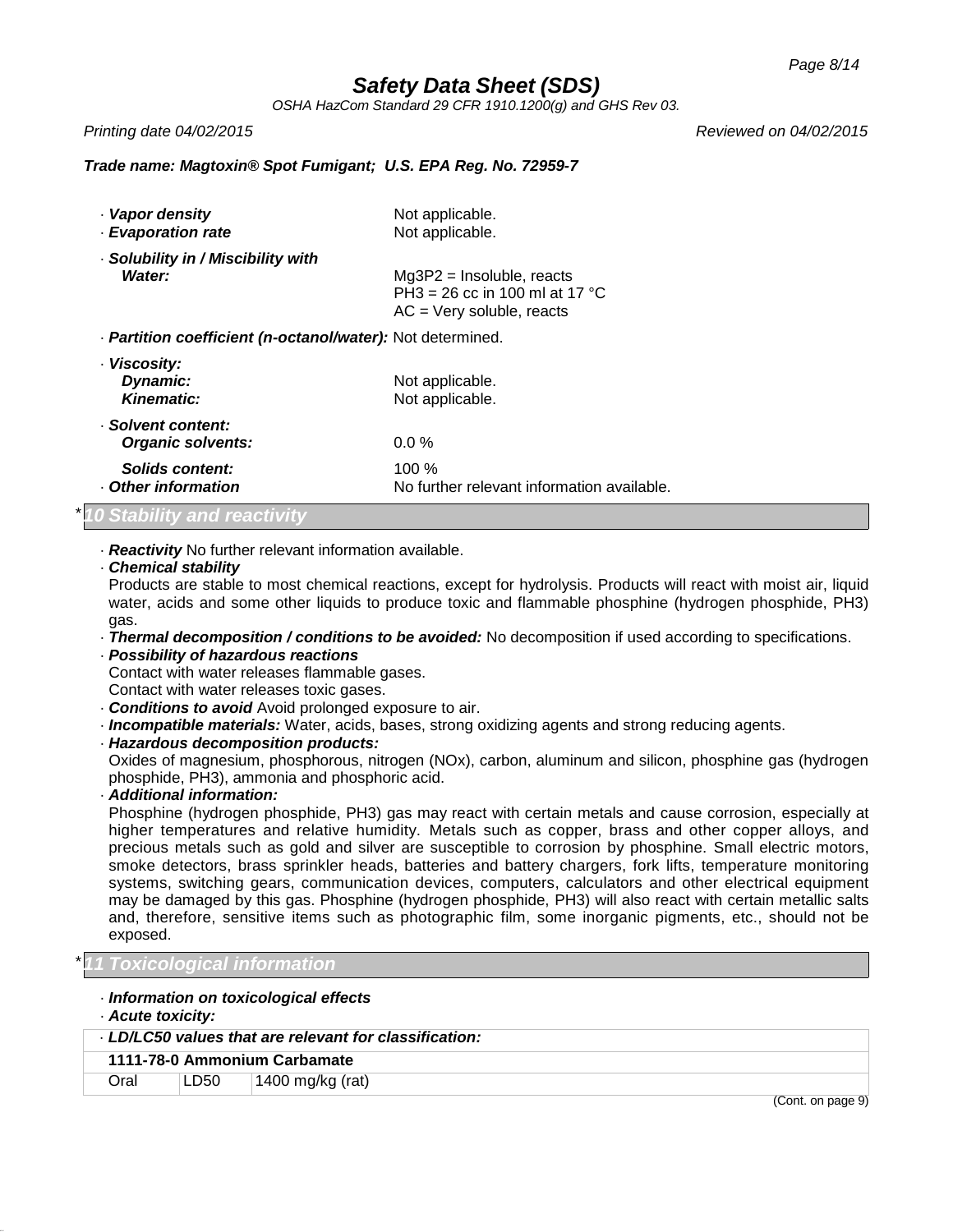*OSHA HazCom Standard 29 CFR 1910.1200(g) and GHS Rev 03.*

*Printing date 04/02/2015 Reviewed on 04/02/2015*

## *Trade name: Magtoxin® Spot Fumigant; U.S. EPA Reg. No. 72959-7*

|                                                                  | 7803-51-2 phosphine |                                                                                                                                                                                                                                                                                                         |  |
|------------------------------------------------------------------|---------------------|---------------------------------------------------------------------------------------------------------------------------------------------------------------------------------------------------------------------------------------------------------------------------------------------------------|--|
|                                                                  |                     | Inhalative LC50/1 h 180 ppm (rat)                                                                                                                                                                                                                                                                       |  |
|                                                                  |                     | 7664-41-7 ammonia, anhydrous                                                                                                                                                                                                                                                                            |  |
| Oral                                                             | LD50                | 350 mg/kg (rat)                                                                                                                                                                                                                                                                                         |  |
|                                                                  |                     | Inhalative $LC50/4 h$ 2000 mg/l (rat)                                                                                                                                                                                                                                                                   |  |
|                                                                  |                     | 12057-74-8 Magnesium Phosphide                                                                                                                                                                                                                                                                          |  |
| Oral                                                             | LD50                | > 5000 mg/kg (rat)                                                                                                                                                                                                                                                                                      |  |
| . on the skin: May be irritating.<br>preparations:<br>Very toxic |                     | . on the eye: Direct contact may cause eye irritation.<br>· Additional toxicological information:<br>The product shows the following dangers according to internally approved calculation methods for                                                                                                   |  |
| Carcinogenic categories                                          |                     | · IARC (International Agency for Research on Cancer)<br>Group 1 - Carcinogenic to humans<br>Group 2A - Probably carcinogenic to humans<br>Group 2B - Possibly carcinogenic to humans<br>Group 3 - Not classifiable as to its carcinogenicity to humans<br>Group 4 - Probably not carcinogenic to humans |  |
| Proprietary                                                      |                     | 2B                                                                                                                                                                                                                                                                                                      |  |
|                                                                  |                     | - NTP (National Toxicology Program)                                                                                                                                                                                                                                                                     |  |
|                                                                  |                     | None of the ingredients are listed.                                                                                                                                                                                                                                                                     |  |
|                                                                  |                     | - OSHA-Ca (Occupational Safety & Health Administration)<br>None of the ingredients are listed.                                                                                                                                                                                                          |  |
| <u> Ecological information</u>                                   |                     |                                                                                                                                                                                                                                                                                                         |  |
| · Toxicity<br>· Aquatic toxicity:                                |                     | Avoid release into the environment. Runoff from fire control may cause pollution.<br>1111-70-1 Ammonium Carbomato                                                                                                                                                                                       |  |

## **1111-78-1 Ammonium Carbamate**

EC50 129.1 mg/l (Green algae)

63 mg/l (Water flea)

· *Persistence and degradability* No further relevant information available.

- · *Behavior in environmental systems:*
- · *Bioaccumulative potential* No further relevant information available.
- · *Mobility in soil* No further relevant information available.
- · *Ecotoxical effects:*
- · *Remark:* Very toxic for fish
- · *Additional ecological information:*
- · *General notes:*

Do not allow product to reach ground water, water course or sewage system.

Danger to drinking water if even small quantities leak into the ground.

Also poisonous for fish and plankton in water bodies.

Very toxic for aquatic organisms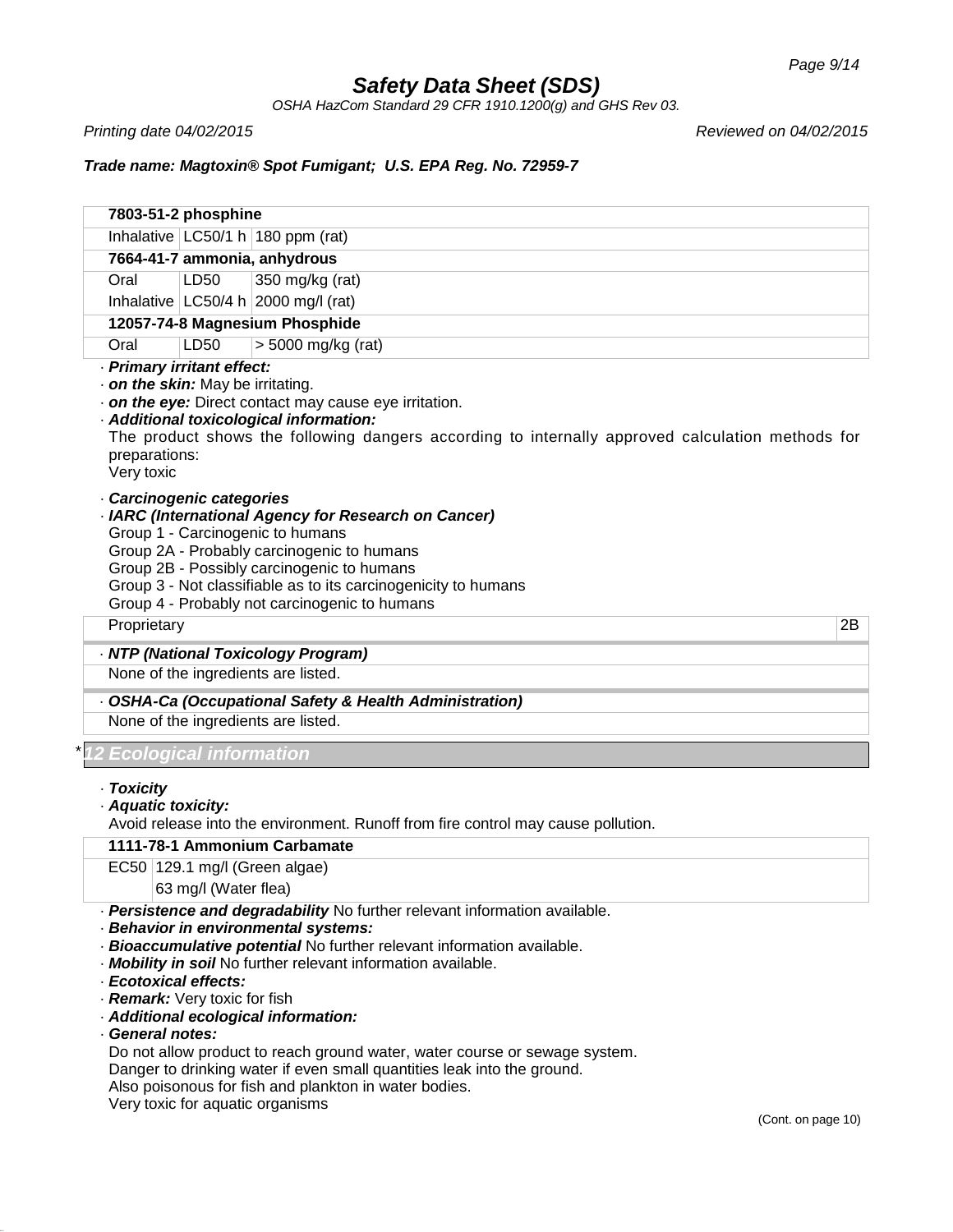*OSHA HazCom Standard 29 CFR 1910.1200(g) and GHS Rev 03.*

*Printing date 04/02/2015 Reviewed on 04/02/2015*

## *Trade name: Magtoxin® Spot Fumigant; U.S. EPA Reg. No. 72959-7*

- · *Results of PBT and vPvB assessment*
- · *PBT:* Not applicable.
- · *vPvB:* Not applicable.
- · *Other adverse effects* No further relevant information available.

### \**13 Disposal considerations*

## · *Waste treatment methods*

#### · *Recommendation:*

Must not be disposed of together with household garbage. Do not allow product to reach sewage system. When being disposed of, spilled or partially reacted Magtoxin Spot Fumigant fumigants are considered hazardous wastes under existing Federal Regulations. If properly exposed, the grayish-white residual dust from these products will not be a hazardous waste and normally contain only a very small amount of unreacted magnesium phosphide. This waste will be safe for disposal. Properly exposed material is not a hazardous waste. However, the residuals from incompletely exposed Spot Fumigant fumigants may require special care. Flasks which contain Magtoxin Spot Fumigant must be triple rinsed or dry deactivated. Empty pails and flasks may be offered for recycling or reconditioning, or punctured and disposed of in a sanitary landfill, or by other procedures approved by state and local authorities.

Some local and state waste disposal regulations may vary from the following recommendations. Disposal procedures should be reviewed with appropriate authorities to ensure compliance with local regulations. Contact your State Pesticide or Environmental Control Agency or Hazardous Waste Specialist at the nearest EPA Regional Office for guidance.

1. Confinement of partially spent fumigant or residual dust, as in a closed container, or collection and storage of large quantities of fumigant may result in a fire or explosion hazard. Small amounts of phosphine (hydrogen phosphide, PH3) may be given off from unreacted magnesium phosphide, and confinement of the gas may result in a flash.

2. In open areas, small amounts of spent residual dust may be disposed of on site by burial or by spreading over the land surface away from inhabited buildings.

3. Residuals from Magtoxin Spot Fumigant fumigants may also be collected and disposed of at a sanitary landfill, incinerator or other approved sites or by other procedures approved by Federal, State or Local authorities.

4. From 1 to 2 kg (2 to 4 lbs.) of spent fumigant may be collected for disposal in an open 1-gallon bucket. Caution: Do not collect dust in large drum, dumpsters, plastic bags or other containers where confinement may occur. Transport the uncovered buckets in an open vehicle for disposal or deactivation.

#### · *Uncleaned packagings:*

### · *Recommendation:*

Triple rinse or dry deactivate any flasks and offer empty pails and flasks for recycling or reconditioning; or puncture and dispose of in a sanitary landfill, or by other procedures approved by state and local authorities.

## \**14 Transport information*

| <b>· UN-Number</b>        |                                                                 |
|---------------------------|-----------------------------------------------------------------|
| DOT, ADR, IMDG, IATA      | UN2011                                                          |
| · UN proper shipping name |                                                                 |
| DOT -                     | Magnesium phosphide                                             |
| $.$ ADR                   | UN2011 Magnesium phosphide, ENVIRONMENTALLY<br><b>HAZARDOUS</b> |
| · IMDG                    | MAGNESIUM PHOSPHIDE, MARINE POLLUTANT                           |
| · IATA                    | <b>MAGNESIUM PHOSPHIDE</b>                                      |
|                           | (Cont. on page 11)                                              |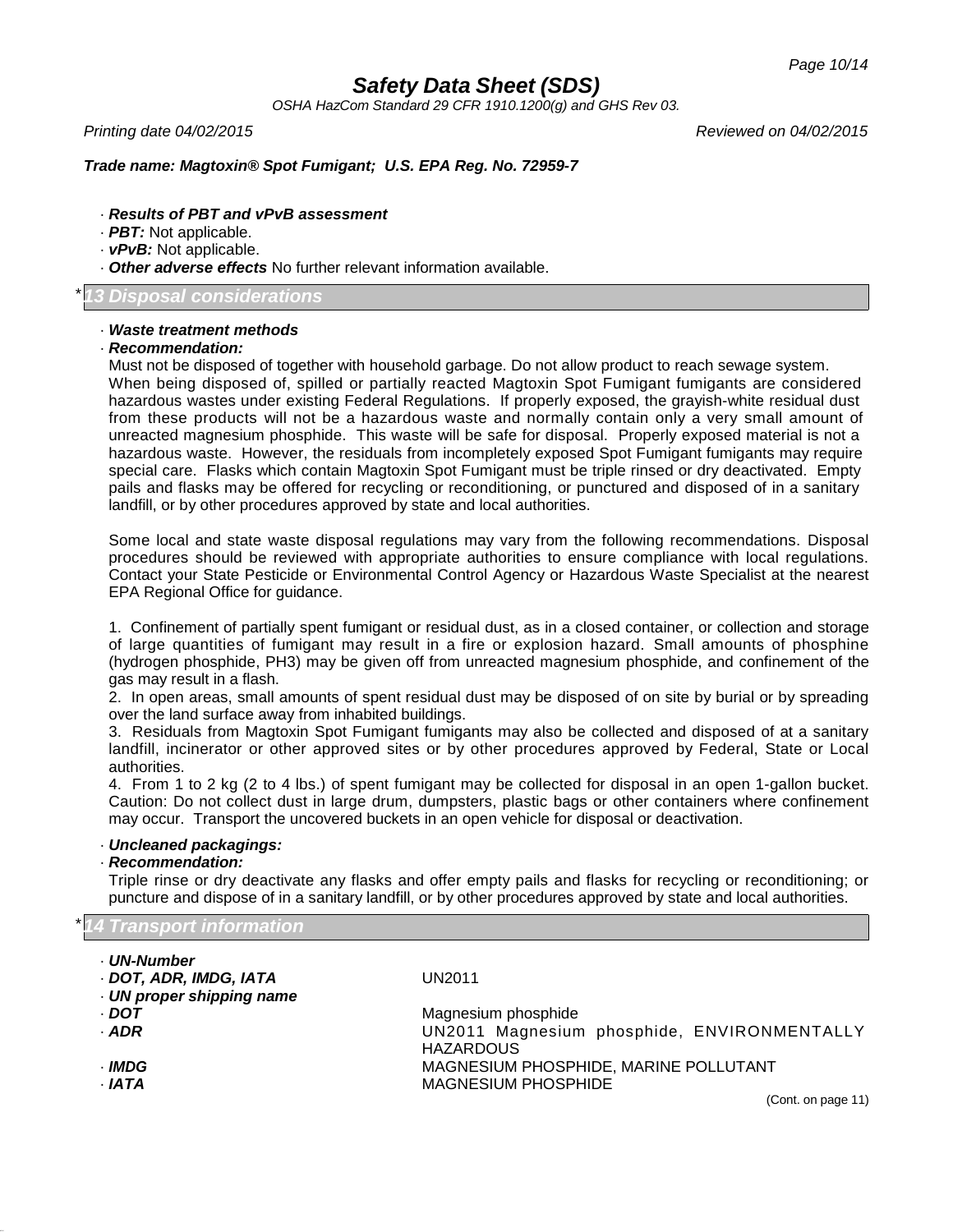*OSHA HazCom Standard 29 CFR 1910.1200(g) and GHS Rev 03.*

*Printing date 04/02/2015 Reviewed on 04/02/2015*

## *Trade name: Magtoxin® Spot Fumigant; U.S. EPA Reg. No. 72959-7*

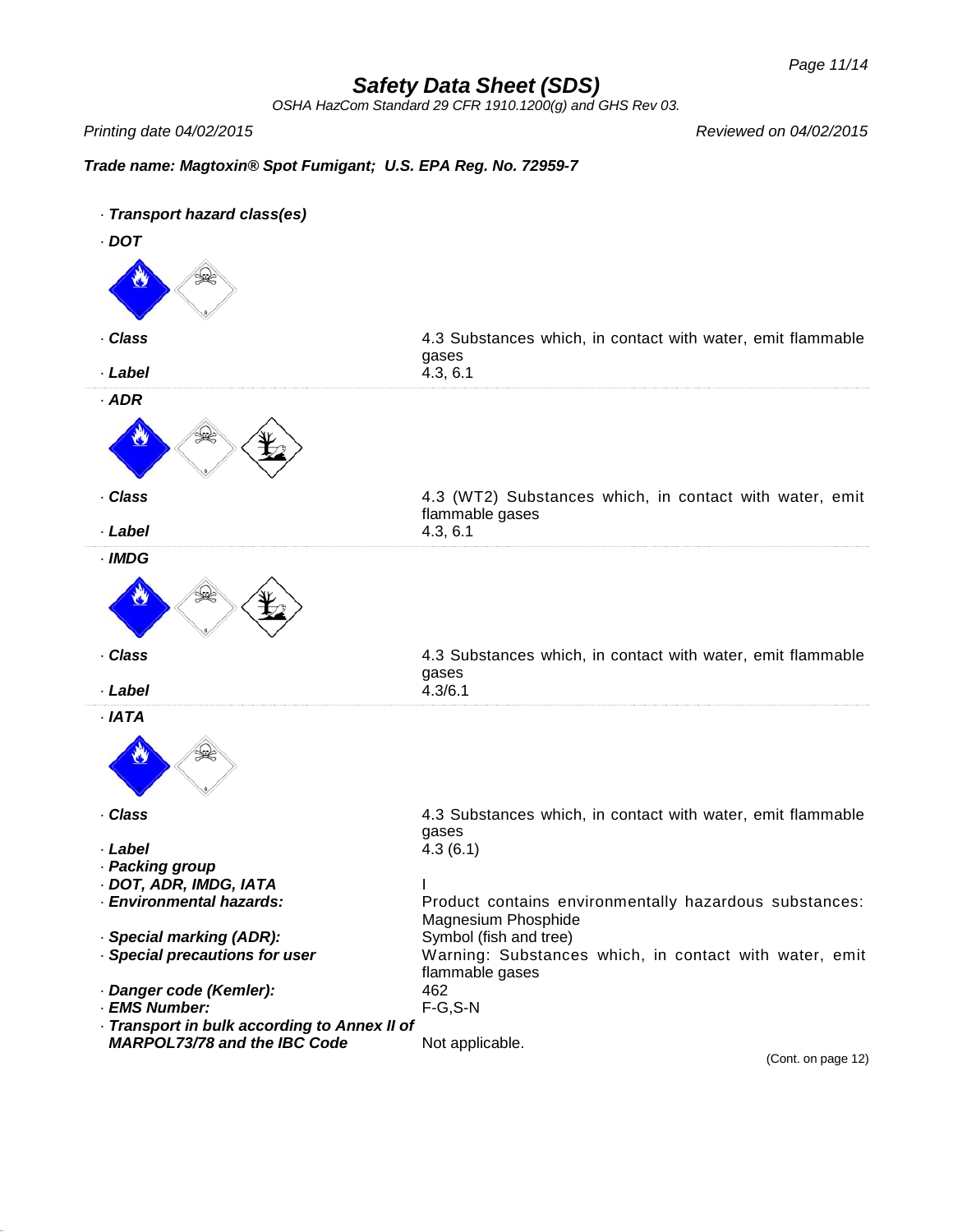*OSHA HazCom Standard 29 CFR 1910.1200(g) and GHS Rev 03.*

· *Transport/Additional information:*

*Printing date 04/02/2015 Reviewed on 04/02/2015*

## *Trade name: Magtoxin® Spot Fumigant; U.S. EPA Reg. No. 72959-7*

| - DOT                      | On passenger aircraft/rail: Forbidden                                 |
|----------------------------|-----------------------------------------------------------------------|
| Quantity limitations       | On cargo aircraft only: 15 kg                                         |
| · ADR                      | Code: E0                                                              |
| · Excepted quantities (EQ) | Not permitted as Excepted Quantity                                    |
| · IMDG                     | 0                                                                     |
| Limited quantities (LQ)    | Code: E0                                                              |
| · Excepted quantities (EQ) | Not permitted as Excepted Quantity                                    |
| UN "Model Regulation":     | UN2011, Magnesium phosphide, ENVIRONMENTALLY<br>HAZARDOUS, 4.3,6.1, I |

## \**15 Regulatory information*

· *Safety, health and environmental regulations/legislation specific for the substance or mixture* · *Sara*

| · Section 355 (extremely hazardous substances):                    |                |
|--------------------------------------------------------------------|----------------|
| None of the ingredients are listed.                                |                |
| · Section 313 (Specific toxic chemical listings):                  |                |
| Proprietary                                                        |                |
| - TSCA (Toxic Substances Control Act):                             |                |
| All ingredients are listed.                                        |                |
| - Proposition 65                                                   |                |
| Chemicals known to cause cancer:                                   |                |
| None of the ingredients are listed.                                |                |
| . Chemicals known to cause reproductive toxicity for females:      |                |
| None of the ingredients are listed.                                |                |
| - Chemicals known to cause reproductive toxicity for males:        |                |
| None of the ingredients are listed.                                |                |
| - Chemicals known to cause developmental toxicity:                 |                |
| None of the ingredients are listed.                                |                |
| · Carcinogenic categories                                          |                |
| - EPA (Environmental Protection Agency)                            |                |
| Proprietary                                                        | D, I, II       |
| · TLV (Threshold Limit Value established by ACGIH)                 |                |
| Proprietary                                                        | A <sub>4</sub> |
| Proprietary                                                        | A4             |
| - NIOSH-Ca (National Institute for Occupational Safety and Health) |                |
| None of the ingredients are listed.                                |                |
| GHS label elements<br>This product is labeled according to FIFRA   |                |

This product is labeled according to FIFRA.

The product is classified and labeled according to the Globally Harmonized System (GHS).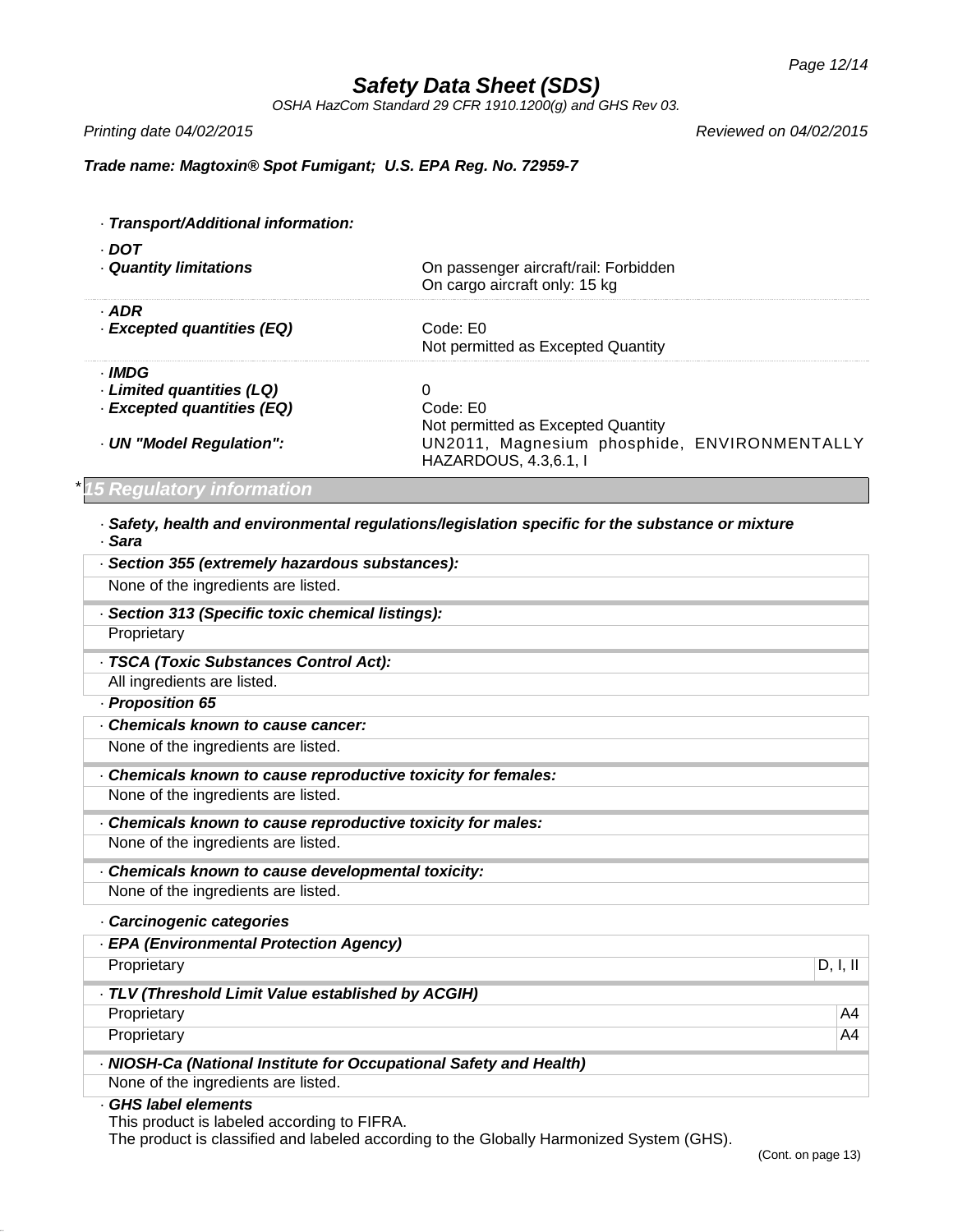*OSHA HazCom Standard 29 CFR 1910.1200(g) and GHS Rev 03.*

*Printing date 04/02/2015 Reviewed on 04/02/2015*

## *Trade name: Magtoxin® Spot Fumigant; U.S. EPA Reg. No. 72959-7*



## · *Signal word* Danger

## · *Hazard statements*

In contact with water releases flammable gases which may ignite spontaneously.

Fatal if inhaled.

Causes skin irritation.

Causes serious eye damage.

Very toxic to aquatic life.

## · *Precautionary statements*

Keep away from any possible contact with water, because of violent reaction and possible flash fire. Do not breathe dust/fume/gas/mist/vapors/spray.

Wear respiratory protection.

Wear protective gloves/protective clothing/eye protection/face protection.

Avoid release to the environment.

Wash thoroughly after handling.

Do not eat, drink or smoke when using this product.

If swallowed: Immediately call a poison center/doctor.

If in eyes: Rinse cautiously with water for several minutes. Remove contact lenses. Continue rinsing. Specific treatment is urgent (see supplementary first aid instructions on this Safety Data Sheet).

Take off contaminated clothing and wash before reuse.

IF INHALED: Remove victim to fresh air and keep at rest in a position comfortable for breathing. If skin irritation occurs: Get medical advice/attention.

In case of fire: Use for extinction: CO2, sand, extinguishing powder.

If on skin: Wash with plenty of water.

Collect spillage.

Store locked up.

Store in a well-ventilated place. Keep container tightly closed.

Store in a dry place. Store in a closed container.

Dispose of contents/container in accordance with local/regional/national/international regulations.

## · *National regulations:*

The product is subject to be labeled according with the prevailing version of the regulations on hazardous substances.

## · *State Right to Know*

| 12057-74-8 Magnesium Phosphide<br>Water-react. 1, H260; Acute Tox. 2, H300; Aquatic Acute 1, H400                | 66%          |
|------------------------------------------------------------------------------------------------------------------|--------------|
| 1111-78-0 Ammonium Carbamate<br>$\Diamond$ Acute Tox. 4, H302                                                    | Proprietary% |
| Proprietary<br>Carc. 2, H351; C Acute Tox. 4, H302; Skin Irrit. 2, H315; STOT SE 3, H335;<br>Eye Irrit. 2B, H320 | $2 - 12%$    |
| Proprietary                                                                                                      | $2 - 12%$    |
| Proprietary<br>Skin Irrit. 2, H315; Eye Irrit. 2A, H319; STOT SE 3, H335                                         | $< 2.5\%$    |

(Cont. on page 14)